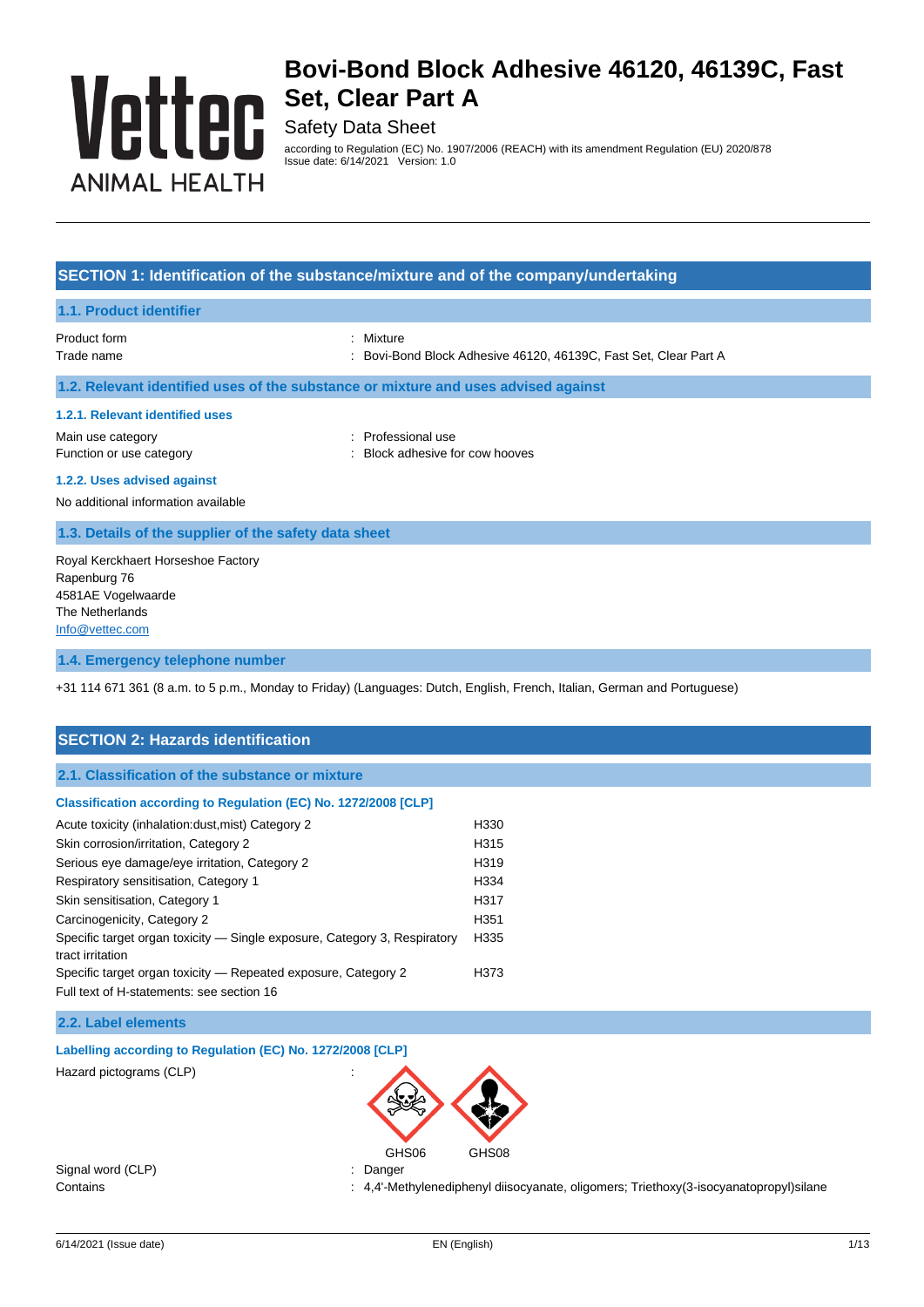### Safety Data Sheet

according to Regulation (EC) No. 1907/2006 (REACH) with its amendment Regulation (EU) 2020/878

| Hazard statements (CLP)<br>Precautionary statements (CLP) | $\pm$ H315 - Causes skin irritation.<br>H317 - May cause an allergic skin reaction.<br>H319 - Causes serious eye irritation.<br>H <sub>330</sub> - Fatal if inhaled.<br>H334 - May cause allergy or asthma symptoms or breathing difficulties if inhaled.<br>H335 - May cause respiratory irritation.<br>H351 - Suspected of causing cancer.<br>H373 - May cause damage to organs through prolonged or repeated exposure.<br>: P260 - Do not breathe dust/fume/gas/mist/vapours/spray.<br>P280 - Wear protective gloves/protective clothing/eye protection/face protection.<br>P304+P340+P310 - IF INHALED: Remove person to fresh air and keep comfortable for<br>breathing. Immediately call a POISON CENTER or doctor.<br>P342+P311 - If experiencing respiratory symptoms: Call a POISON CENTER or doctor.<br>P403+P233 - Store in a well-ventilated place. Keep container tightly closed. |
|-----------------------------------------------------------|------------------------------------------------------------------------------------------------------------------------------------------------------------------------------------------------------------------------------------------------------------------------------------------------------------------------------------------------------------------------------------------------------------------------------------------------------------------------------------------------------------------------------------------------------------------------------------------------------------------------------------------------------------------------------------------------------------------------------------------------------------------------------------------------------------------------------------------------------------------------------------------------|
| 2.3. Other hazards                                        |                                                                                                                                                                                                                                                                                                                                                                                                                                                                                                                                                                                                                                                                                                                                                                                                                                                                                                |

other hazards which do not result in classification : This product contains isocyanates. Persons previously sensitized to isocyanates may develop a cross-sensitization reaction to other isocyanates.

This substance/mixture does not meet the PBT criteria of REACH regulation, annex XIII This substance/mixture does not meet the vPvB criteria of REACH regulation, annex XIII

The mixture does not contain substance(s) included in the list established in accordance with Article 59(1) of REACH for having endocrine disrupting properties, or is not identified as having endocrine disrupting properties in accordance with the criteria set out in Commission Delegated Regulation (EU) 2017/2100 or Commission Regulation (EU) 2018/605

### **SECTION 3: Composition/information on ingredients**

#### **3.1. Substances**

#### Not applicable

#### **3.2. Mixtures**

| <b>Name</b>                                    | <b>Product identifier</b>                                                   | $\frac{9}{6}$ | <b>Classification according to</b><br><b>Regulation (EC) No. 1272/2008</b><br>[CLP]                                                                                                                                                                  |
|------------------------------------------------|-----------------------------------------------------------------------------|---------------|------------------------------------------------------------------------------------------------------------------------------------------------------------------------------------------------------------------------------------------------------|
| 4,4'-Methylenediphenyl diisocyanate, oligomers | CAS-No.: 25686-28-6<br>EC-No.: 500-040-3<br><b>REACH No.: Not available</b> | $70 - 80$     | Acute Tox. 4 (Inhalation), H332 (ATE=1.5<br>mg/l)<br>Skin Irrit. 2, H315<br>Eye Irrit. 2, H319<br>Resp. Sens. 1, H334<br>Skin Sens. 1, H317<br>Carc. 2, H351<br>STOT SE 3, H335<br><b>STOT RE 2, H373</b>                                            |
| [3-(2,3-Epoxypropoxy)propyl]trimethoxysilane   | CAS-No.: 2530-83-8<br>EC-No.: 219-784-2<br><b>REACH No.: Not available</b>  | $1 - 2$       | Eye Dam. 1, H318                                                                                                                                                                                                                                     |
| Triethoxy(3-isocyanatopropyl)silane            | CAS-No.: 24801-88-5<br>EC-No.: 246-467-6<br><b>REACH No.: Not available</b> | $0 - 1$       | Acute Tox. 4 (Oral), H302 (ATE=706<br>mg/kg bw)<br>Acute Tox. 4 (Dermal), H312 (ATE=1259<br>mg/kg bw)<br>Acute Tox. 1 (Inhalation), H330<br>(ATE=0.005 mg/l)<br>Skin Corr. 1B, H314<br>Eye Dam. 1, H318<br>Resp. Sens. 1, H334<br>Skin Sens. 1, H317 |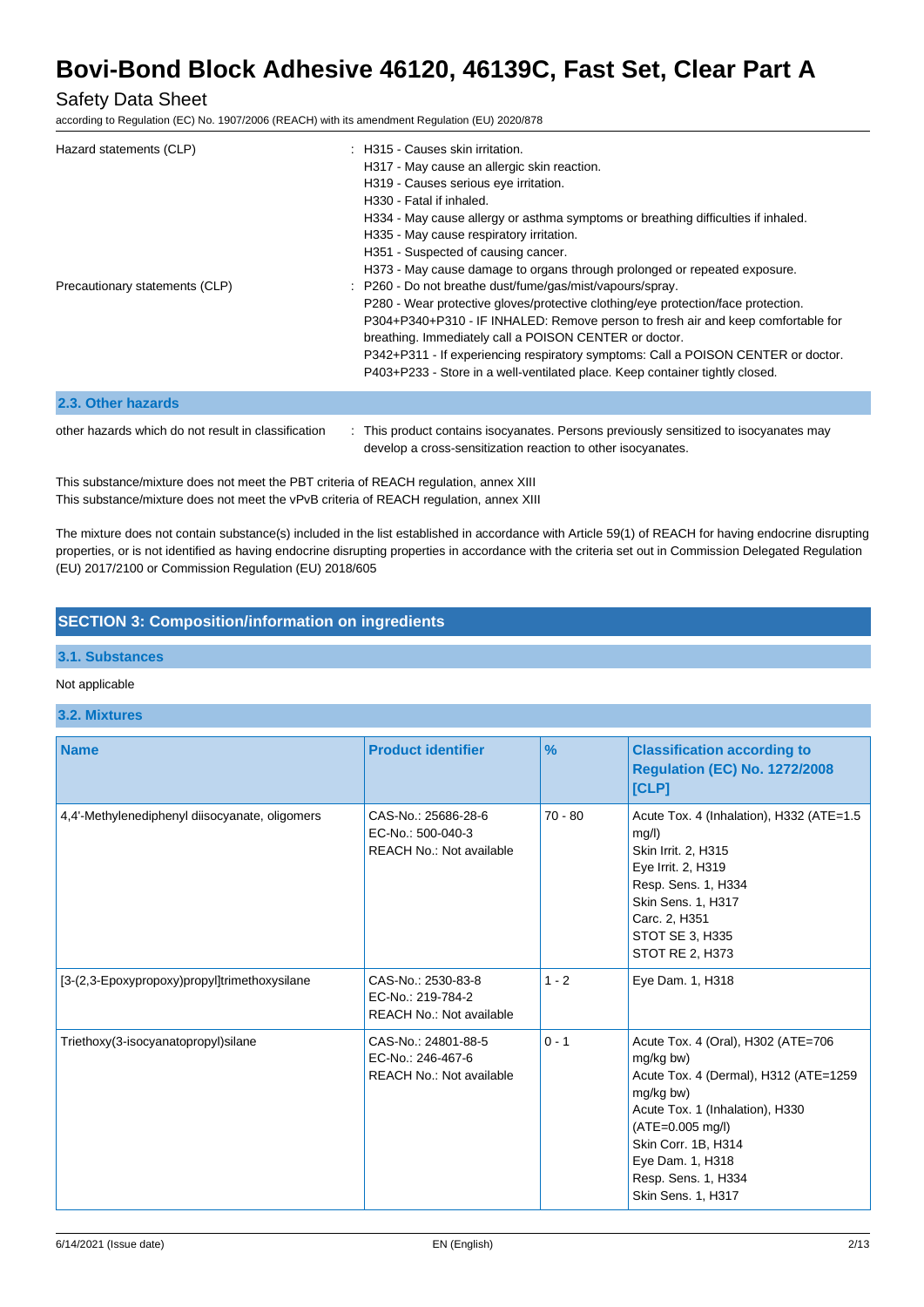# Safety Data Sheet

according to Regulation (EC) No. 1907/2006 (REACH) with its amendment Regulation (EU) 2020/878

| <b>Specific concentration limits</b>           |                                          |                                                                                                                                                  |
|------------------------------------------------|------------------------------------------|--------------------------------------------------------------------------------------------------------------------------------------------------|
| <b>Name</b>                                    | <b>Product identifier</b>                | <b>Specific concentration limits</b>                                                                                                             |
| 4.4'-Methylenediphenyl diisocyanate, oligomers | CAS-No.: 25686-28-6<br>EC-No.: 500-040-3 | $(0.1$ ≤C < 100) Resp. Sens. 1, H334<br>(5 ≤C < 100) Skin Irrit. 2, H315<br>(5 ≤C < 100) Eye Irrit. 2, H319<br>$(5 \le C < 100)$ STOT SE 3, H335 |

Full text of H- and EUH-statements: see section 16

| <b>SECTION 4: First aid measures</b>                             |                                                                                                                                                                                     |  |  |  |
|------------------------------------------------------------------|-------------------------------------------------------------------------------------------------------------------------------------------------------------------------------------|--|--|--|
| 4.1. Description of first aid measures                           |                                                                                                                                                                                     |  |  |  |
| First-aid measures general                                       | : IF exposed or concerned: Get medical advice/attention. Call a poison center or a doctor if<br>you feel unwell.                                                                    |  |  |  |
| First-aid measures after inhalation                              | : Remove person to fresh air and keep comfortable for breathing. Call a poison center or a<br>doctor if you feel unwell.                                                            |  |  |  |
| First-aid measures after skin contact                            | : Wash skin with plenty of water. Take off contaminated clothing. If skin irritation or rash<br>occurs: Get medical advice/attention.                                               |  |  |  |
| First-aid measures after eye contact                             | : Rinse cautiously with water for several minutes. Remove contact lenses, if present and easy<br>to do. Continue rinsing. If eye irritation persists: Get medical advice/attention. |  |  |  |
| First-aid measures after ingestion                               | Do not induce vomiting. Call a poison center or a doctor if you feel unwell.                                                                                                        |  |  |  |
| 4.2. Most important symptoms and effects, both acute and delayed |                                                                                                                                                                                     |  |  |  |
| Symptoms/effects after inhalation                                | : May cause respiratory irritation. May cause allergy or asthma symptoms or breathing<br>difficulties if inhaled.                                                                   |  |  |  |
| Symptoms/effects after skin contact                              | : Irritation. May cause an allergic skin reaction. Individuals sensitized to isocyanates may<br>have a life-threatening allergic reaction.                                          |  |  |  |
| Symptoms/effects after eye contact                               | Eye irritation.                                                                                                                                                                     |  |  |  |

**4.3. Indication of any immediate medical attention and special treatment needed**

Treat symptomatically.

| <b>SECTION 5: Firefighting measures</b>                    |                                                                                                                                            |  |  |
|------------------------------------------------------------|--------------------------------------------------------------------------------------------------------------------------------------------|--|--|
| 5.1. Extinguishing media                                   |                                                                                                                                            |  |  |
| Suitable extinguishing media                               | : Water spray. Dry powder. Foam. Carbon dioxide.                                                                                           |  |  |
| 5.2. Special hazards arising from the substance or mixture |                                                                                                                                            |  |  |
| Hazardous decomposition products in case of fire           | : Hazardous decomposition products may be released during prolonged heating like smokes,<br>carbon monoxide and dioxide. Hydrogen cyanide. |  |  |
| 5.3. Advice for firefighters                               |                                                                                                                                            |  |  |
| Protective equipment for firefighters                      | Do not attempt to take action without suitable protective equipment. Self-contained<br>breathing apparatus. Complete protective clothing.  |  |  |

| <b>SECTION 6: Accidental release measures</b> |                                                                                                                  |
|-----------------------------------------------|------------------------------------------------------------------------------------------------------------------|
|                                               | 6.1. Personal precautions, protective equipment and emergency procedures                                         |
| 6.1.1. For non-emergency personnel            |                                                                                                                  |
| Emergency procedures                          | : Ventilate spillage area. Do not breathe dust/fume/gas/mist/vapours/spray. Avoid contact<br>with skin and eyes. |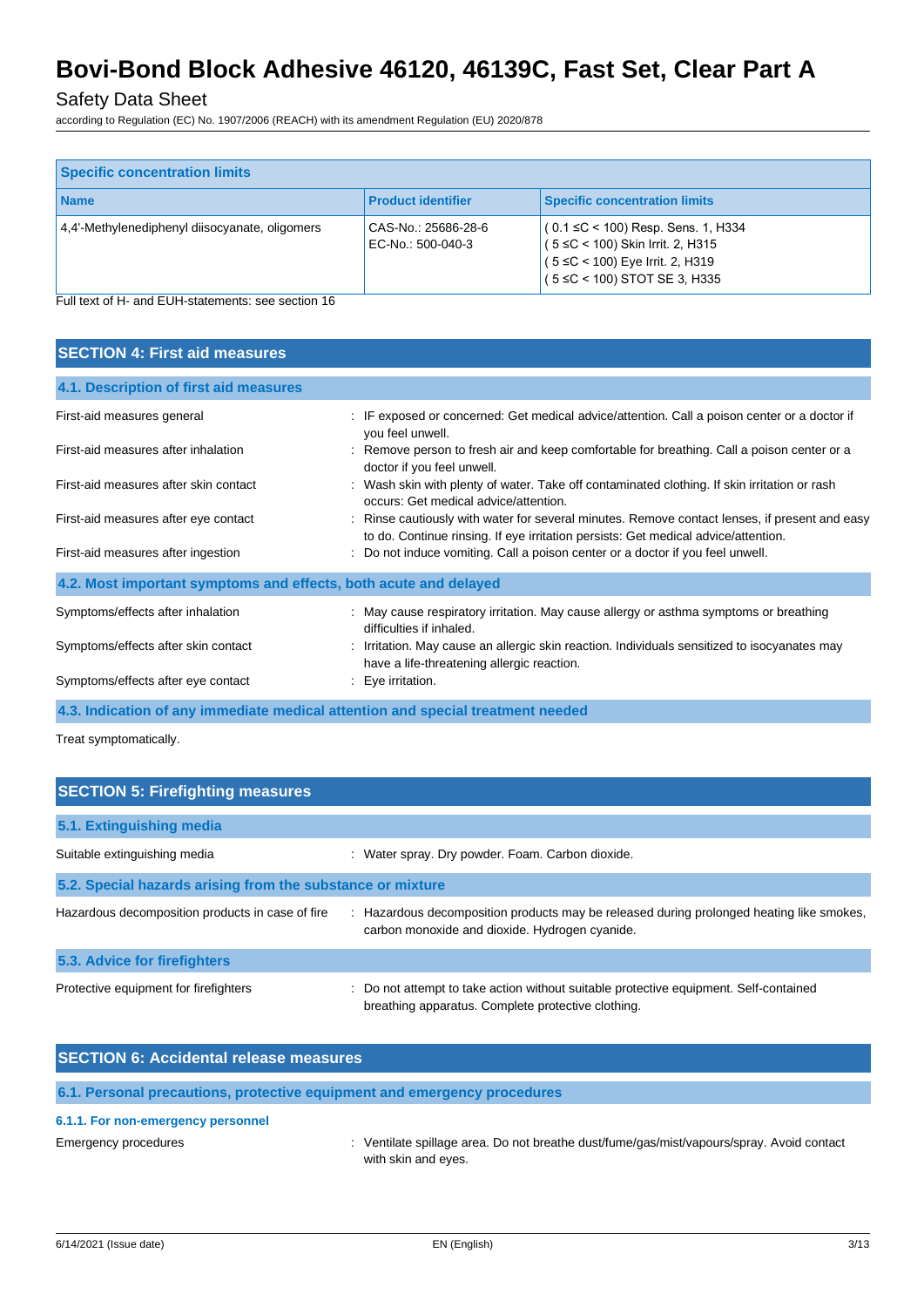### Safety Data Sheet

according to Regulation (EC) No. 1907/2006 (REACH) with its amendment Regulation (EU) 2020/878

| 6.1.2. For emergency responders                           |                                                                                                                                                                                                                                                                    |
|-----------------------------------------------------------|--------------------------------------------------------------------------------------------------------------------------------------------------------------------------------------------------------------------------------------------------------------------|
| Protective equipment                                      | : Do not attempt to take action without suitable protective equipment. For further information<br>refer to section 8: "Exposure controls/personal protection".                                                                                                     |
| <b>6.2. Environmental precautions</b>                     |                                                                                                                                                                                                                                                                    |
| Avoid release to the environment.                         |                                                                                                                                                                                                                                                                    |
| 6.3. Methods and material for containment and cleaning up |                                                                                                                                                                                                                                                                    |
| Methods for cleaning up                                   | : Take up liquid spill into absorbent material. Notify authorities if product enters sewers or<br>public waters.                                                                                                                                                   |
| Other information                                         | : Dispose of materials or solid residues at an authorized site.                                                                                                                                                                                                    |
| 6.4. Reference to other sections                          |                                                                                                                                                                                                                                                                    |
| For further information refer to section 13.              |                                                                                                                                                                                                                                                                    |
| <b>SECTION 7: Handling and storage</b>                    |                                                                                                                                                                                                                                                                    |
| 7.1. Precautions for safe handling                        |                                                                                                                                                                                                                                                                    |
| Precautions for safe handling                             | Obtain special instructions before use. Do not handle until all safety precautions have been<br>read and understood. Wear personal protective equipment. Do not breathe<br>dust/fume/gas/mist/vapours/spray. Use only outdoors or in a well-ventilated area. Avoid |

# contact with skin and eyes. Hygiene measures **interval of the contaminated clothing before reuse.** Contaminated work clothing should not be allowed out of the workplace. Do not eat, drink or smoke when using this product. Always wash hands after handling the product.

**7.2. Conditions for safe storage, including any incompatibilities**

Storage conditions : Store locked up. Store in a well-ventilated place. Keep container tightly closed. Keep cool. Store away from strong oxidizers, strong bases, strong acids.

#### **7.3. Specific end use(s)**

No additional information available

#### **SECTION 8: Exposure controls/personal protection**

#### **8.1. Control parameters**

**8.1.1. National occupational exposure and biological limit values**

No additional information available

#### **8.1.2. Recommended monitoring procedures**

No additional information available

#### **8.1.3. Air contaminants formed**

No additional information available

#### **8.1.4. DNEL and PNEC**

No additional information available

#### **8.1.5. Control banding**

No additional information available

**8.2. Exposure controls**

#### **8.2.1. Appropriate engineering controls**

#### **Appropriate engineering controls:**

Ensure good ventilation of the work station.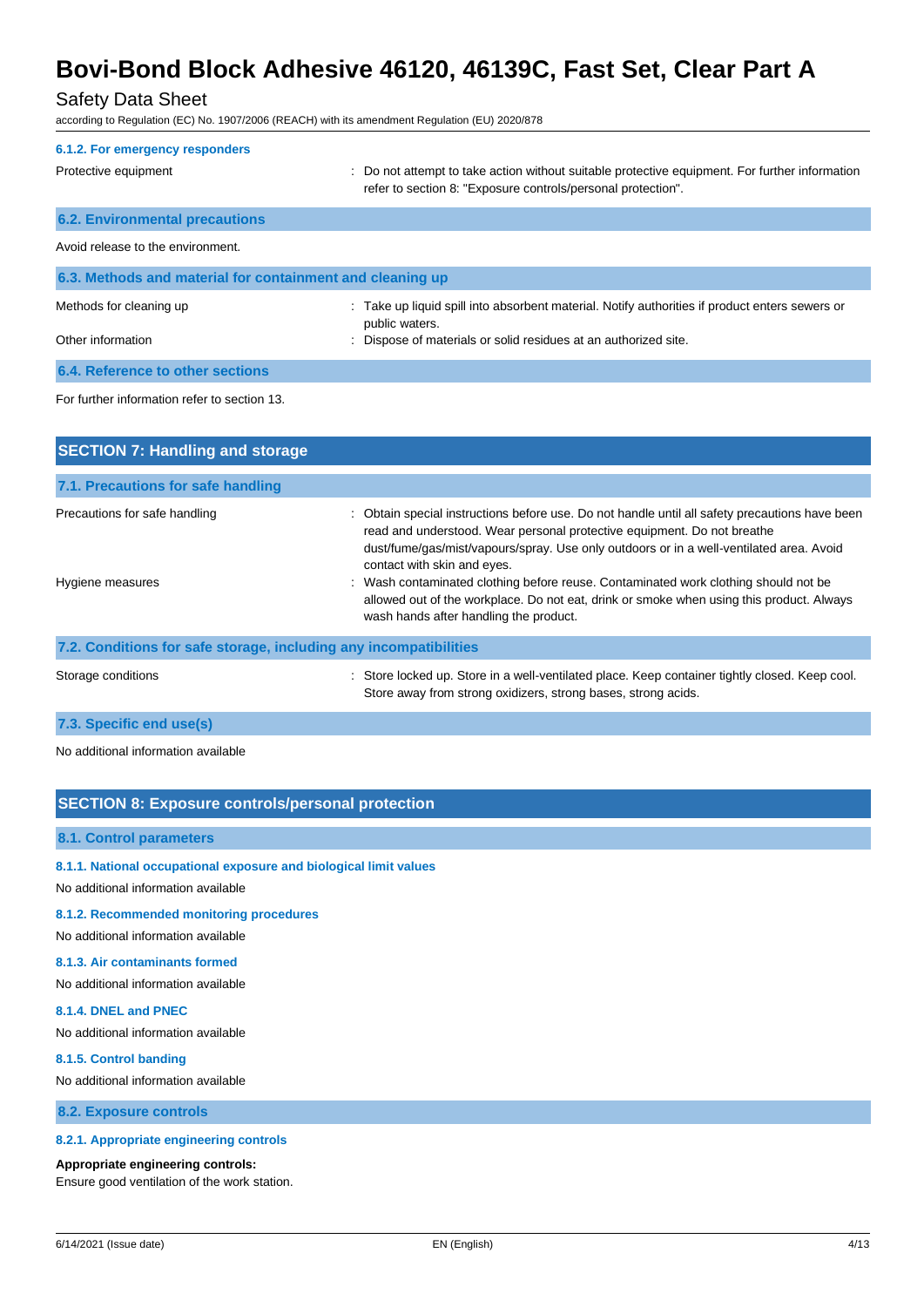### Safety Data Sheet

according to Regulation (EC) No. 1907/2006 (REACH) with its amendment Regulation (EU) 2020/878

#### **8.2.2. Personal protection equipment**

#### **Personal protective equipment:**

Glasses. Gloves. Use breathing mask and filter suitable for organic gases and vapours. Protective clothing.

#### **Personal protective equipment symbol(s):**



#### **8.2.2.1. Eye and face protection**

**Eye protection:** Safety glasses. Wear eye glasses with side protection according to EN 166.

#### **8.2.2.2. Skin protection**

#### **Skin and body protection:**

Chemical resistant protective apron / clothing (tested to EN 14605 or equivalent).

#### **Hand protection:**

Protective gloves. EN 374. Butyl rubber. Breakthrough time : > 480 min. Layer thickness : > 1,1 mm.

#### **8.2.2.3. Respiratory protection**

#### **Respiratory protection:**

Where exposure through inhalation may occur from use, respiratory protection equipment is recommended. use full or half-face masks with adequate filter for organic vapours. (EN 136/140/145).

#### **8.2.2.4. Thermal hazards**

No additional information available

**8.2.3. Environmental exposure controls**

#### **Environmental exposure controls:**

Avoid release to the environment.

### **SECTION 9: Physical and chemical properties**

**9.1. Information on basic physical and chemical properties**

| Physical state                                  | Liquid                    |
|-------------------------------------------------|---------------------------|
| Colour                                          | Not available             |
| Appearance                                      | Viscous liquid.           |
| Odour                                           | Odourless.                |
| Odour threshold                                 | Not available             |
| Melting point                                   | Not applicable            |
| Freezing point                                  | Not available             |
| Boiling point                                   | > 204.4 °C                |
| Flammability                                    | Not applicable            |
| <b>Explosive limits</b>                         | Not available             |
| Lower explosive limit (LEL)                     | Not available             |
| Upper explosive limit (UEL)                     | Not available             |
| Flash point                                     | > 143.3 °C                |
| Auto-ignition temperature                       | Not available             |
| Decomposition temperature                       | Not available             |
| pH                                              | Not available             |
| Viscosity, kinematic                            | Not available             |
| Solubility                                      | Not available             |
| Partition coefficient n-octanol/water (Log Kow) | Not available             |
| Vapour pressure                                 | $< 0$ Pa @20 $^{\circ}$ C |
| Vapour pressure at 50 °C                        | Not available             |
| Density                                         | Not available             |
| Relative density                                | $1.2$ g/cm <sup>3</sup>   |
| Relative vapour density at 20 °C                | >1                        |
| Particle size                                   | Not applicable            |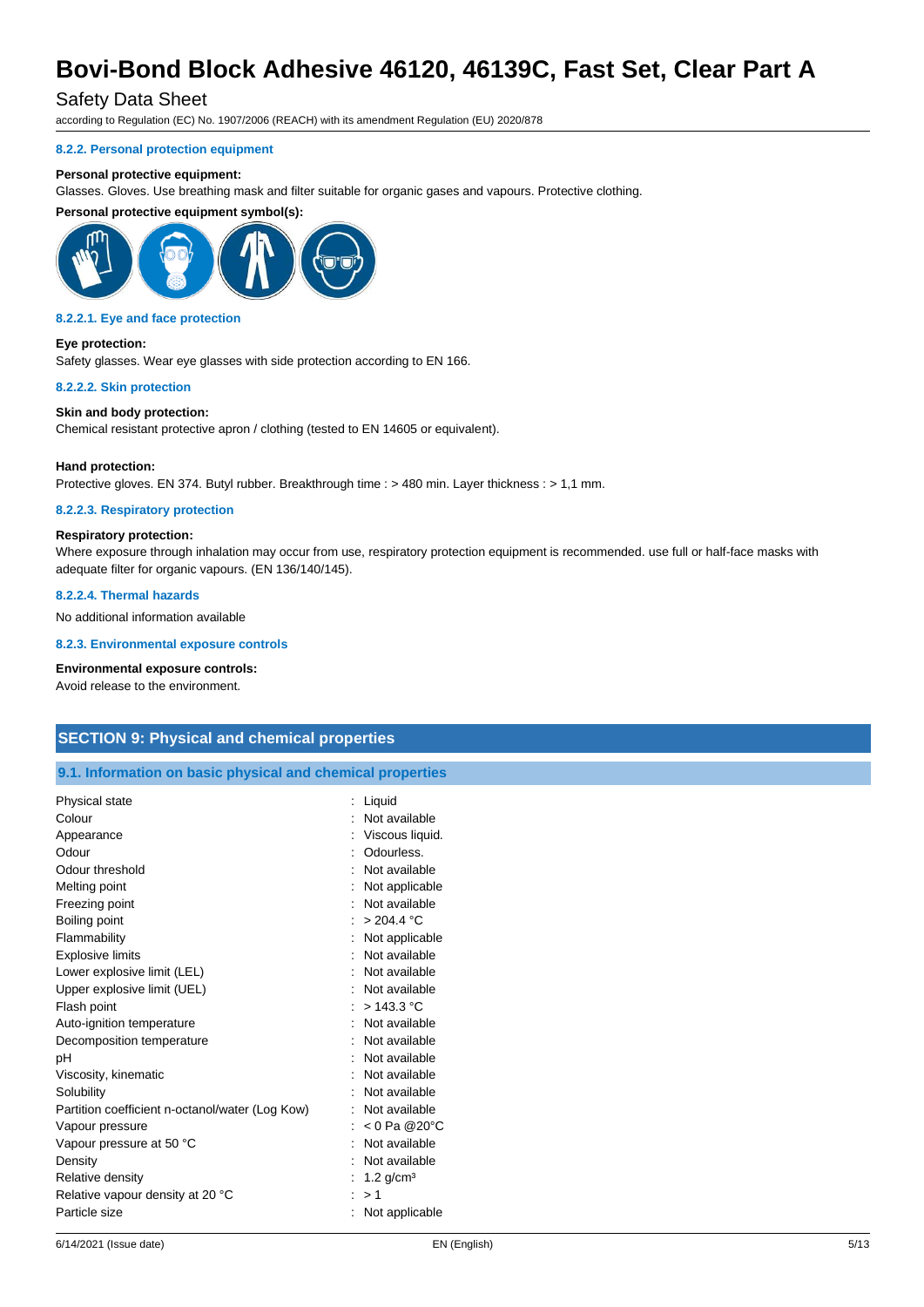### Safety Data Sheet

according to Regulation (EC) No. 1907/2006 (REACH) with its amendment Regulation (EU) 2020/878

| Particle size distribution     | : Not applicable |
|--------------------------------|------------------|
| Particle shape                 | : Not applicable |
| Particle aspect ratio          | : Not applicable |
| Particle aggregation state     | : Not applicable |
| Particle agglomeration state   | : Not applicable |
| Particle specific surface area | : Not applicable |
| Particle dustiness             | : Not applicable |

#### **9.2. Other information**

#### **9.2.1. Information with regard to physical hazard classes**

No additional information available

#### **9.2.2. Other safety characteristics**

No additional information available

| <b>SECTION 10: Stability and reactivity</b> |  |  |
|---------------------------------------------|--|--|
|                                             |  |  |
| <b>10.1. Reactivity</b>                     |  |  |

The product is non-reactive under normal conditions of use, storage and transport.

**10.2. Chemical stability**

Stable under normal conditions.

**10.3. Possibility of hazardous reactions**

No dangerous reactions known under normal conditions of use.

#### **10.4. Conditions to avoid**

None under recommended storage and handling conditions (see section 7).

#### **10.5. Incompatible materials**

Water. Strong acids. Strong bases.

**10.6. Hazardous decomposition products**

Under normal conditions of storage and use, hazardous decomposition products should not be produced. On combustion, forms: carbon oxides (CO and CO2). Nitrogen oxides. Hydrogen cyanide.

| <b>SECTION 11: Toxicological information</b>                                    |                                                             |  |
|---------------------------------------------------------------------------------|-------------------------------------------------------------|--|
| 11.1. Information on hazard classes as defined in Regulation (EC) No 1272/2008  |                                                             |  |
| Acute toxicity (oral)<br>Acute toxicity (dermal)<br>Acute toxicity (inhalation) | : Not classified<br>: Not classified<br>: Fatal if inhaled. |  |
| Bovi-Bond Block Adhesive 46120, 46139C, Fast Set, Clear Part A                  |                                                             |  |
| ATE CLP (dust, mist)                                                            | $0.405$ mg/l/4h                                             |  |
| 4,4'-Methylenediphenyl diisocyanate, oligomers (25686-28-6)                     |                                                             |  |
| LD50 oral rat                                                                   | > 31600 mg/kg                                               |  |
| LD50 dermal rabbit                                                              | > 5000 mg/kg                                                |  |
| Triethoxy(3-isocyanatopropyl) silane (24801-88-5)                               |                                                             |  |
| LD50 oral rat                                                                   | 706 mg/kg                                                   |  |
| LD50 dermal rabbit                                                              | 1259 mg/kg                                                  |  |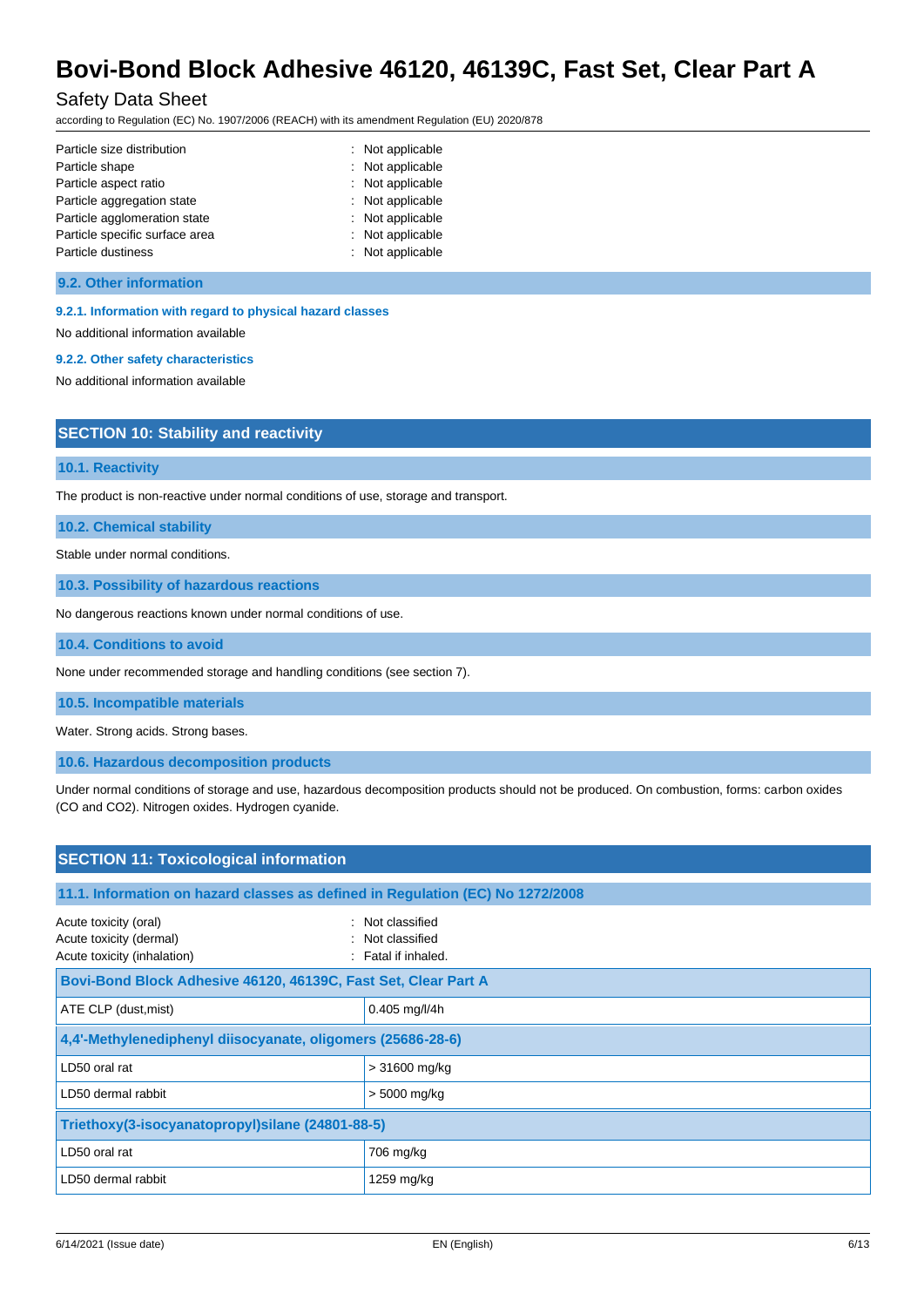# Safety Data Sheet

according to Regulation (EC) No. 1907/2006 (REACH) with its amendment Regulation (EU) 2020/878

| [3-(2,3-Epoxypropoxy)propyl]trimethoxysilane (2530-83-8)    |                                                                                                                    |
|-------------------------------------------------------------|--------------------------------------------------------------------------------------------------------------------|
| LD50 oral rat                                               | 7010 mg/kg                                                                                                         |
| LD50 dermal rabbit                                          | 4000 mg/kg                                                                                                         |
| Skin corrosion/irritation                                   | Causes skin irritation.                                                                                            |
| Serious eye damage/irritation                               | Causes serious eye irritation.                                                                                     |
| Respiratory or skin sensitisation                           | May cause allergy or asthma symptoms or breathing difficulties if inhaled. May cause an<br>allergic skin reaction. |
| Germ cell mutagenicity                                      | : Not classified                                                                                                   |
| Carcinogenicity                                             | Suspected of causing cancer.                                                                                       |
| Reproductive toxicity                                       | Not classified                                                                                                     |
| STOT-single exposure                                        | May cause respiratory irritation.                                                                                  |
| 4,4'-Methylenediphenyl diisocyanate, oligomers (25686-28-6) |                                                                                                                    |
| STOT-single exposure                                        | May cause respiratory irritation.                                                                                  |
| STOT-repeated exposure                                      | May cause damage to organs through prolonged or repeated exposure.                                                 |
| 4,4'-Methylenediphenyl diisocyanate, oligomers (25686-28-6) |                                                                                                                    |
| STOT-repeated exposure                                      | May cause damage to organs through prolonged or repeated exposure.                                                 |
| Aspiration hazard                                           | Not classified                                                                                                     |
| 11.2. Information on other hazards                          |                                                                                                                    |

No additional information available

| <b>SECTION 12: Ecological information</b>                                                                                                        |                                                                                                                                                                |
|--------------------------------------------------------------------------------------------------------------------------------------------------|----------------------------------------------------------------------------------------------------------------------------------------------------------------|
| 12.1. Toxicity                                                                                                                                   |                                                                                                                                                                |
| Ecology - general<br>Hazardous to the aquatic environment, short-term<br>(acute)<br>Hazardous to the aquatic environment, long-term<br>(chronic) | The product is not considered harmful to aquatic organisms nor to cause long-term adverse<br>effects in the environment.<br>Not classified<br>: Not classified |
| 4,4'-Methylenediphenyl diisocyanate, oligomers (25686-28-6)                                                                                      |                                                                                                                                                                |
| EC50 - Crustacea [1]                                                                                                                             | > 100 mg/l Species: Daphnia Magna (24h)                                                                                                                        |
| Triethoxy(3-isocyanatopropyl)silane (24801-88-5)                                                                                                 |                                                                                                                                                                |
| LC50 - Fish [1]                                                                                                                                  | 934 mg/l                                                                                                                                                       |
| EC50 - Crustacea [1]                                                                                                                             | 331 mg/l Daphnia Magna                                                                                                                                         |
| EC50 72h - Algae [1]                                                                                                                             | > 1000 mg/l                                                                                                                                                    |
| [3-(2,3-Epoxypropoxy)propyl]trimethoxysilane (2530-83-8)                                                                                         |                                                                                                                                                                |
| LC50 - Fish [1]                                                                                                                                  | 55 mg/l (Exposure time: 96 h - Species: Cyprinus carpio [semi-static])                                                                                         |
| EC50 - Crustacea [1]                                                                                                                             | 324 mg/l                                                                                                                                                       |
| EC50 96h - Algae [1]                                                                                                                             | 350 mg/l                                                                                                                                                       |
| 12.2. Persistence and degradability                                                                                                              |                                                                                                                                                                |
| 4,4'-Methylenediphenyl diisocyanate, oligomers (25686-28-6)                                                                                      |                                                                                                                                                                |
| Persistence and degradability                                                                                                                    | Not readily biodegradable.                                                                                                                                     |
| 12.3. Bioaccumulative potential                                                                                                                  |                                                                                                                                                                |
| No additional information available                                                                                                              |                                                                                                                                                                |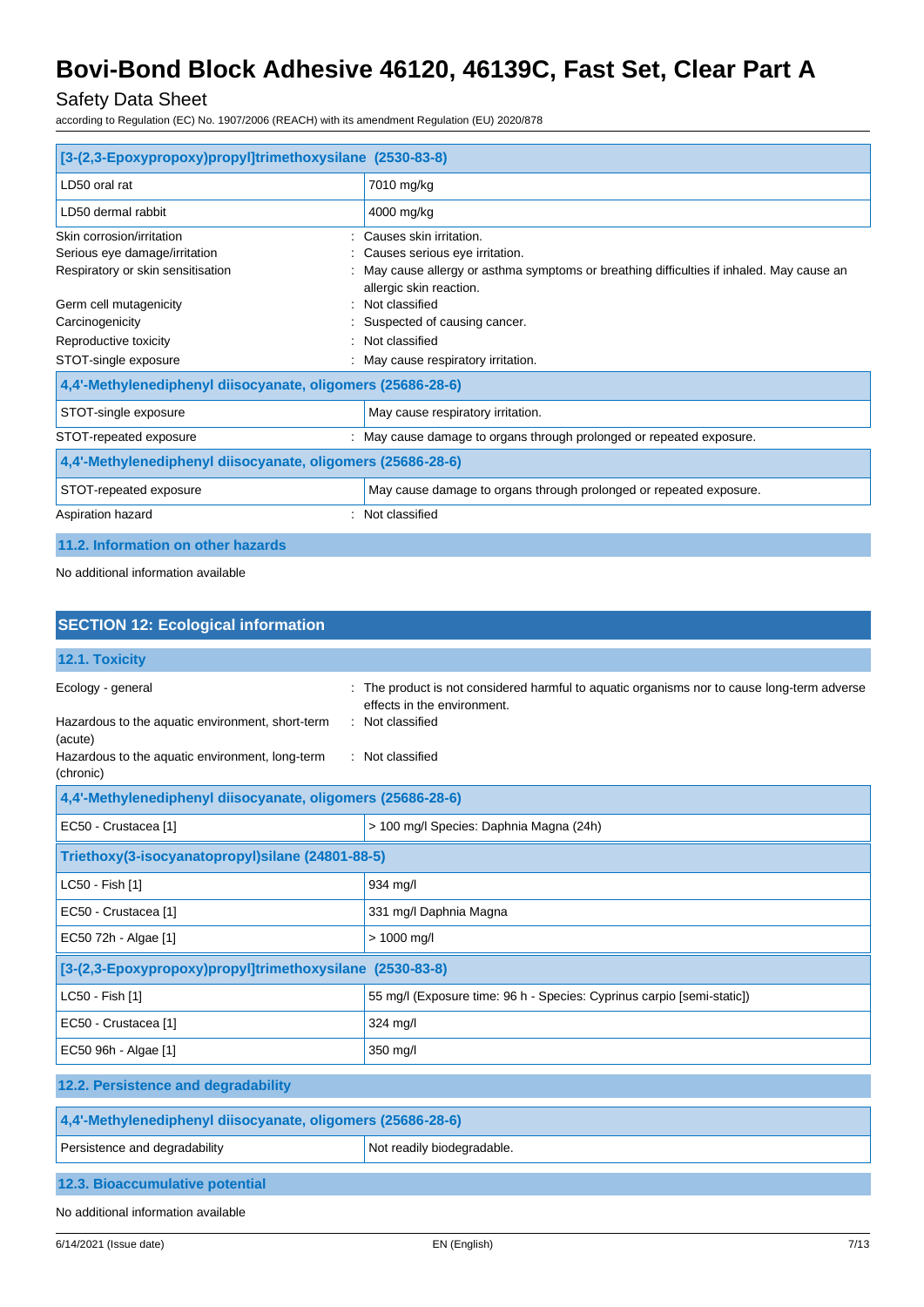### Safety Data Sheet

according to Regulation (EC) No. 1907/2006 (REACH) with its amendment Regulation (EU) 2020/878

| 12.4. Mobility in soil                                                                 |
|----------------------------------------------------------------------------------------|
| No additional information available                                                    |
| 12.5. Results of PBT and vPvB assessment                                               |
| Bovi-Bond Block Adhesive 46120, 46139C, Fast Set, Clear Part A                         |
| This substance/mixture does not meet the PBT criteria of REACH regulation, annex XIII  |
| This substance/mixture does not meet the vPvB criteria of REACH regulation, annex XIII |
|                                                                                        |

**12.6. Endocrine disrupting properties**

No additional information available

**12.7. Other adverse effects**

No additional information available

# **SECTION 13: Disposal considerations**

**13.1. Waste treatment methods**

Waste treatment methods : Dispose of contents/container in accordance with licensed collector's sorting instructions.

### **SECTION 14: Transport information**

| In accordance with ADR / IMDG / IATA / ADN / RID                                                                                                                    |                                                                                                                                                                 |                                                                                                                                                                 |                                                                                                                                                                 |                                                                                                                                                                  |  |
|---------------------------------------------------------------------------------------------------------------------------------------------------------------------|-----------------------------------------------------------------------------------------------------------------------------------------------------------------|-----------------------------------------------------------------------------------------------------------------------------------------------------------------|-----------------------------------------------------------------------------------------------------------------------------------------------------------------|------------------------------------------------------------------------------------------------------------------------------------------------------------------|--|
| <b>ADR</b><br><b>IMDG</b>                                                                                                                                           |                                                                                                                                                                 | <b>IATA</b>                                                                                                                                                     | <b>ADN</b>                                                                                                                                                      | <b>RID</b>                                                                                                                                                       |  |
| 14.1. UN number or ID number                                                                                                                                        |                                                                                                                                                                 |                                                                                                                                                                 |                                                                                                                                                                 |                                                                                                                                                                  |  |
| <b>UN 2206</b>                                                                                                                                                      | <b>UN 2206</b>                                                                                                                                                  | <b>UN 2206</b>                                                                                                                                                  | <b>UN 2206</b>                                                                                                                                                  | <b>UN 2206</b>                                                                                                                                                   |  |
| 14.2. UN proper shipping name                                                                                                                                       |                                                                                                                                                                 |                                                                                                                                                                 |                                                                                                                                                                 |                                                                                                                                                                  |  |
| <b>ISOCYANATE SOLUTION.</b><br>TOXIC, N.O.S.                                                                                                                        | <b>ISOCYANATE SOLUTION.</b><br><b>ISOCYANATE SOLUTION.</b><br>Isocyanate solution, toxic,<br>TOXIC, N.O.S.<br>TOXIC, N.O.S.<br>n.o.s.                           |                                                                                                                                                                 | <b>ISOCYANATE SOLUTION.</b><br>TOXIC, N.O.S.                                                                                                                    |                                                                                                                                                                  |  |
| <b>Transport document description</b>                                                                                                                               |                                                                                                                                                                 |                                                                                                                                                                 |                                                                                                                                                                 |                                                                                                                                                                  |  |
| UN 2206 ISOCYANATE<br>SOLUTION, TOXIC, N.O.S.<br>(Triethoxy(3-<br>isocyanatopropyl)silane;<br>4,4'-Methylenediphenyl<br>diisocyanate, oligomers),<br>6.1, II, (D/E) | UN 2206 ISOCYANATE<br>SOLUTION, TOXIC, N.O.S.<br>(Triethoxy(3-<br>isocyanatopropyl)silane;<br>4,4'-Methylenediphenyl<br>diisocyanate, oligomers),<br>$6.1$ , II | UN 2206 Isocyanate<br>solution, toxic, n.o.s.<br>(Triethoxy(3-<br>isocyanatopropyl)silane;<br>4,4'-Methylenediphenyl<br>diisocyanate, oligomers),<br>$6.1$ , II | UN 2206 ISOCYANATE<br>SOLUTION, TOXIC, N.O.S.<br>(Triethoxy(3-<br>isocyanatopropyl)silane;<br>4,4'-Methylenediphenyl<br>diisocyanate, oligomers),<br>$6.1$ , II | UN 2206 ISOCYANATE<br>SOLUTION, TOXIC, N.O.S.<br>(Triethoxy(3-<br>isocyanatopropyl) silane;<br>4,4'-Methylenediphenyl<br>diisocyanate, oligomers),<br>$6.1$ , II |  |
|                                                                                                                                                                     | 14.3. Transport hazard class(es)                                                                                                                                |                                                                                                                                                                 |                                                                                                                                                                 |                                                                                                                                                                  |  |
| 6.1                                                                                                                                                                 | 6.1                                                                                                                                                             | 6.1                                                                                                                                                             | 6.1                                                                                                                                                             | 6.1                                                                                                                                                              |  |
|                                                                                                                                                                     |                                                                                                                                                                 |                                                                                                                                                                 |                                                                                                                                                                 |                                                                                                                                                                  |  |
| 14.4. Packing group                                                                                                                                                 |                                                                                                                                                                 |                                                                                                                                                                 |                                                                                                                                                                 |                                                                                                                                                                  |  |
| Ш                                                                                                                                                                   | Ш                                                                                                                                                               | Ш                                                                                                                                                               | Ш                                                                                                                                                               | Ш                                                                                                                                                                |  |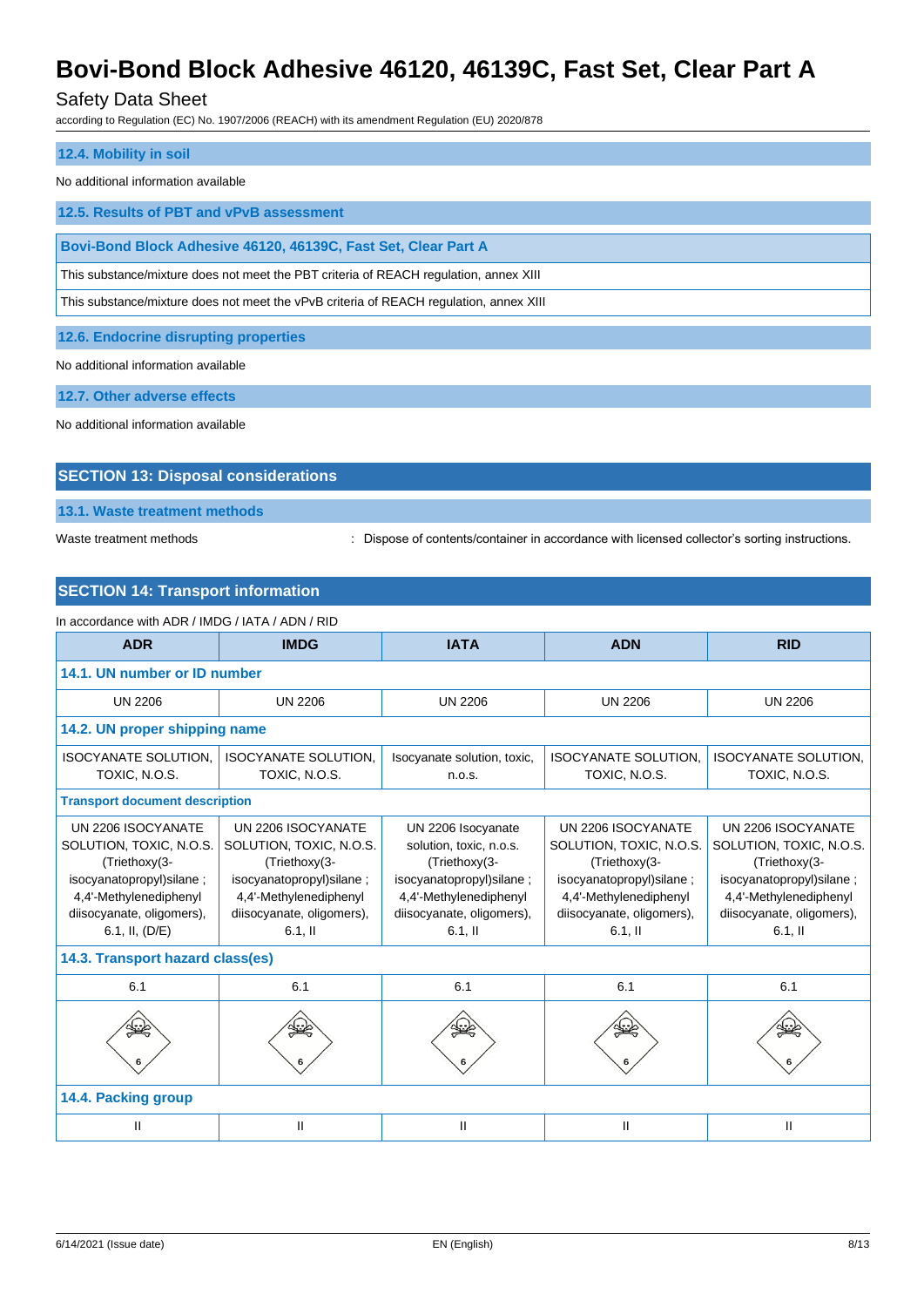# Safety Data Sheet

according to Regulation (EC) No. 1907/2006 (REACH) with its amendment Regulation (EU) 2020/878

| <b>ADR</b>                                                        | <b>IMDG</b>          |                                                                                                 | <b>IATA</b>                                                                                                                                                           | <b>ADN</b>        | <b>RID</b>                                                                                    |  |  |
|-------------------------------------------------------------------|----------------------|-------------------------------------------------------------------------------------------------|-----------------------------------------------------------------------------------------------------------------------------------------------------------------------|-------------------|-----------------------------------------------------------------------------------------------|--|--|
| <b>14.5. Environmental hazards</b>                                |                      |                                                                                                 |                                                                                                                                                                       |                   |                                                                                               |  |  |
| Dangerous for the                                                 | Dangerous for the    |                                                                                                 | Dangerous for the                                                                                                                                                     | Dangerous for the | Dangerous for the                                                                             |  |  |
| environment: No                                                   | environment: No      |                                                                                                 | environment: No                                                                                                                                                       | environment: No   | environment: No                                                                               |  |  |
| No supplementary information available                            | Marine pollutant: No |                                                                                                 |                                                                                                                                                                       |                   |                                                                                               |  |  |
|                                                                   |                      |                                                                                                 |                                                                                                                                                                       |                   |                                                                                               |  |  |
| 14.6. Special precautions for user                                |                      |                                                                                                 |                                                                                                                                                                       |                   |                                                                                               |  |  |
| <b>Overland transport</b>                                         |                      |                                                                                                 |                                                                                                                                                                       |                   |                                                                                               |  |  |
| Classification code (ADR)<br>Special provisions (ADR)             |                      | $\therefore$ T1                                                                                 | 274, 551                                                                                                                                                              |                   |                                                                                               |  |  |
| Limited quantities (ADR)                                          |                      | 100ml                                                                                           |                                                                                                                                                                       |                   |                                                                                               |  |  |
| Excepted quantities (ADR)                                         |                      | E <sub>4</sub>                                                                                  |                                                                                                                                                                       |                   |                                                                                               |  |  |
| Packing instructions (ADR)                                        |                      |                                                                                                 | P001, IBC02                                                                                                                                                           |                   |                                                                                               |  |  |
| Mixed packing provisions (ADR)                                    |                      | : MP15                                                                                          |                                                                                                                                                                       |                   |                                                                                               |  |  |
| Portable tank and bulk container instructions (ADR)               |                      | : T11                                                                                           |                                                                                                                                                                       |                   |                                                                                               |  |  |
| Portable tank and bulk container special provisions<br>(ADR)      |                      |                                                                                                 | $\therefore$ TP2, TP27                                                                                                                                                |                   |                                                                                               |  |  |
| Tank code (ADR)                                                   |                      | : LABH                                                                                          |                                                                                                                                                                       |                   |                                                                                               |  |  |
| Tank special provisions (ADR)                                     |                      |                                                                                                 | : TU15, TE19                                                                                                                                                          |                   |                                                                                               |  |  |
| Vehicle for tank carriage                                         |                      | : AT                                                                                            |                                                                                                                                                                       |                   |                                                                                               |  |  |
| Transport category (ADR)                                          |                      | $\overline{2}$                                                                                  |                                                                                                                                                                       |                   |                                                                                               |  |  |
| Special provisions for carriage - Loading, unloading : CV13, CV28 |                      |                                                                                                 |                                                                                                                                                                       |                   |                                                                                               |  |  |
| and handling (ADR)                                                |                      |                                                                                                 |                                                                                                                                                                       |                   |                                                                                               |  |  |
| Special provisions for carriage - Operation (ADR)                 |                      | : S9, S19                                                                                       |                                                                                                                                                                       |                   |                                                                                               |  |  |
| Hazard identification number (Kemler No.)                         | ÷                    | 60                                                                                              |                                                                                                                                                                       |                   |                                                                                               |  |  |
| Orange plates                                                     |                      |                                                                                                 | 60<br>2206                                                                                                                                                            |                   |                                                                                               |  |  |
| Tunnel restriction code (ADR)                                     |                      | $\therefore$ D/E                                                                                |                                                                                                                                                                       |                   |                                                                                               |  |  |
| EAC code                                                          |                      | : 2X                                                                                            |                                                                                                                                                                       |                   |                                                                                               |  |  |
|                                                                   |                      |                                                                                                 |                                                                                                                                                                       |                   |                                                                                               |  |  |
| <b>Transport by sea</b><br>Special provisions (IMDG)              |                      |                                                                                                 |                                                                                                                                                                       |                   |                                                                                               |  |  |
| Limited quantities (IMDG)                                         |                      | : 274                                                                                           |                                                                                                                                                                       |                   |                                                                                               |  |  |
| Excepted quantities (IMDG)                                        |                      | : 100 ml                                                                                        |                                                                                                                                                                       |                   |                                                                                               |  |  |
| Packing instructions (IMDG)                                       |                      | E4                                                                                              |                                                                                                                                                                       |                   |                                                                                               |  |  |
| IBC packing instructions (IMDG)                                   |                      | P001<br>IBC02                                                                                   |                                                                                                                                                                       |                   |                                                                                               |  |  |
| Tank instructions (IMDG)                                          |                      | T <sub>11</sub>                                                                                 |                                                                                                                                                                       |                   |                                                                                               |  |  |
| Tank special provisions (IMDG)                                    |                      |                                                                                                 | TP2, TP13, TP27                                                                                                                                                       |                   |                                                                                               |  |  |
| EmS-No. (Fire)                                                    |                      | F-A                                                                                             |                                                                                                                                                                       |                   |                                                                                               |  |  |
| EmS-No. (Spillage)                                                |                      | $S-A$                                                                                           |                                                                                                                                                                       |                   |                                                                                               |  |  |
| Stowage category (IMDG)                                           |                      | Е                                                                                               |                                                                                                                                                                       |                   |                                                                                               |  |  |
| Stowage and handling (IMDG)                                       |                      |                                                                                                 | SW1, SW2                                                                                                                                                              |                   |                                                                                               |  |  |
| Properties and observations (IMDG)                                |                      | : Liquids with a pungent odour. Immiscible with water but react with it to form carbon dioxide. |                                                                                                                                                                       |                   |                                                                                               |  |  |
|                                                                   |                      |                                                                                                 | Toxic if swallowed, by skin contact or by inhalation. If under deck, with mechanical<br>changes per hour are required. Irritating to skin, eyes and mucous membranes. |                   | ventilation, six air changes per hour, except when carried in closed containers, when two air |  |  |
|                                                                   |                      |                                                                                                 |                                                                                                                                                                       |                   |                                                                                               |  |  |
| Air transport                                                     |                      |                                                                                                 |                                                                                                                                                                       |                   |                                                                                               |  |  |
| PCA Excepted quantities (IATA)                                    |                      | E4                                                                                              |                                                                                                                                                                       |                   |                                                                                               |  |  |
| PCA Limited quantities (IATA)                                     |                      | : Y641                                                                                          |                                                                                                                                                                       |                   |                                                                                               |  |  |
| PCA limited quantity max net quantity (IATA)                      |                      | : 1L                                                                                            |                                                                                                                                                                       |                   |                                                                                               |  |  |
| PCA packing instructions (IATA)                                   |                      | 654                                                                                             |                                                                                                                                                                       |                   |                                                                                               |  |  |

PCA max net quantity (IATA) **:** 5L CAO packing instructions (IATA) : 662 CAO max net quantity (IATA) : 60L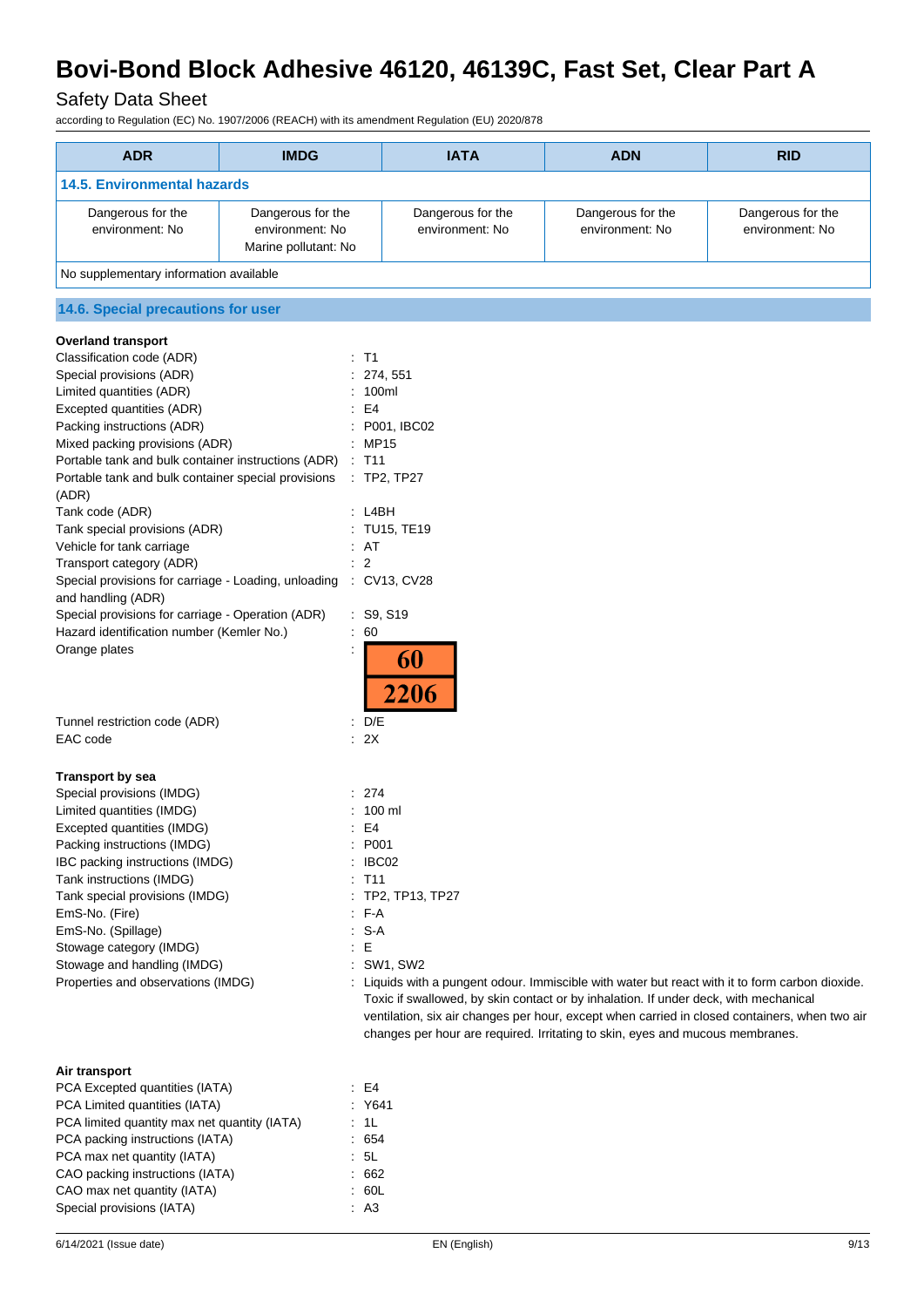### Safety Data Sheet

according to Regulation (EC) No. 1907/2006 (REACH) with its amendment Regulation (EU) 2020/878

| ERG code (IATA)                                                            |   | : 6L                |
|----------------------------------------------------------------------------|---|---------------------|
| Inland waterway transport                                                  |   |                     |
| Classification code (ADN)                                                  | ÷ | T1                  |
| Special provisions (ADN)                                                   |   | : 274, 551, 802     |
| Limited quantities (ADN)                                                   |   | $: 100 \text{ ml}$  |
| Excepted quantities (ADN)                                                  |   | $E = 54$            |
| Equipment required (ADN)                                                   |   | $:$ PP, EP, TOX, A  |
| Ventilation (ADN)                                                          |   | : $VEO2$            |
| Number of blue cones/lights (ADN)                                          |   | $\therefore$ 2      |
| <b>Rail transport</b>                                                      |   |                     |
| Classification code (RID)                                                  |   | $:$ T1              |
| Special provisions (RID)                                                   |   | : 274, 551          |
| Limited quantities (RID)                                                   |   | : 100ml             |
| Excepted quantities (RID)                                                  |   | $E = 4$             |
| Packing instructions (RID)                                                 |   | : P001, IBC02       |
| Mixed packing provisions (RID)                                             |   | MP15                |
| Portable tank and bulk container instructions (RID)                        |   | $:$ T <sub>11</sub> |
| Portable tank and bulk container special provisions<br>(RID)               |   | $:$ TP2, TP27       |
| Tank codes for RID tanks (RID)                                             |   | L4BH                |
| Special provisions for RID tanks (RID)                                     |   | : TU15              |
| Transport category (RID)                                                   |   | 2                   |
| Special provisions for carriage - Loading, unloading<br>and handling (RID) |   | : CW13, CW28, CW31  |
| Colis express (express parcels) (RID)                                      |   | CE <sub>5</sub>     |
| Hazard identification number (RID)                                         |   | 60                  |
|                                                                            |   |                     |

**14.7. Maritime transport in bulk according to IMO instruments**

#### Not applicable

### **SECTION 15: Regulatory information**

**15.1. Safety, health and environmental regulations/legislation specific for the substance or mixture**

#### **15.1.1. EU-Regulations**

| <b>EU restriction list (REACH Annex XVII)</b>     |                                                                                                                                                                                                      |
|---------------------------------------------------|------------------------------------------------------------------------------------------------------------------------------------------------------------------------------------------------------|
| Reference code                                    | Applicable on                                                                                                                                                                                        |
| 3(b)                                              | Bovi-Bond Block Adhesive 46120, 46139C, Fast Set, Clear Part A; 4,4'-Methylenediphenyl diisocyanate, oligomers;<br>Triethoxy(3-isocyanatopropyl)silane; [3-(2,3-Epoxypropoxy)propyl]trimethoxysilane |
| Contains no substance on the REACH candidate list |                                                                                                                                                                                                      |

Contains no REACH Annex XIV substances

Contains no substance subject to Regulation (EU) No 649/2012 of the European Parliament and of the Council of 4 July 2012 concerning the export and import of hazardous chemicals.

Contains no substance subject to Regulation (EU) No 2019/1021 of the European Parliament and of the Council of 20 June 2019 on persistent organic pollutants

#### **15.1.2. National regulations**

#### **Germany**

| <b>Employment restrictions</b>             | : Observe restrictions according Act on the Protection of Working Mothers (MuSchG)<br>Observe restrictions according Act on the Protection of Young People in Employment<br>(JArbSchG) |
|--------------------------------------------|----------------------------------------------------------------------------------------------------------------------------------------------------------------------------------------|
| Water hazard class (WGK)                   | : WGK 2, Significantly hazardous to water (Classification according to AwSV, Annex 1)                                                                                                  |
| Hazardous Incident Ordinance (12. BImSchV) | : Is not subject of the Hazardous Incident Ordinance (12. BImSchV)                                                                                                                     |
| <b>Netherlands</b>                         |                                                                                                                                                                                        |
| SZW-lijst van kankerverwekkende stoffen    | : None of the components are listed                                                                                                                                                    |
| SZW-lijst van mutagene stoffen             | : None of the components are listed                                                                                                                                                    |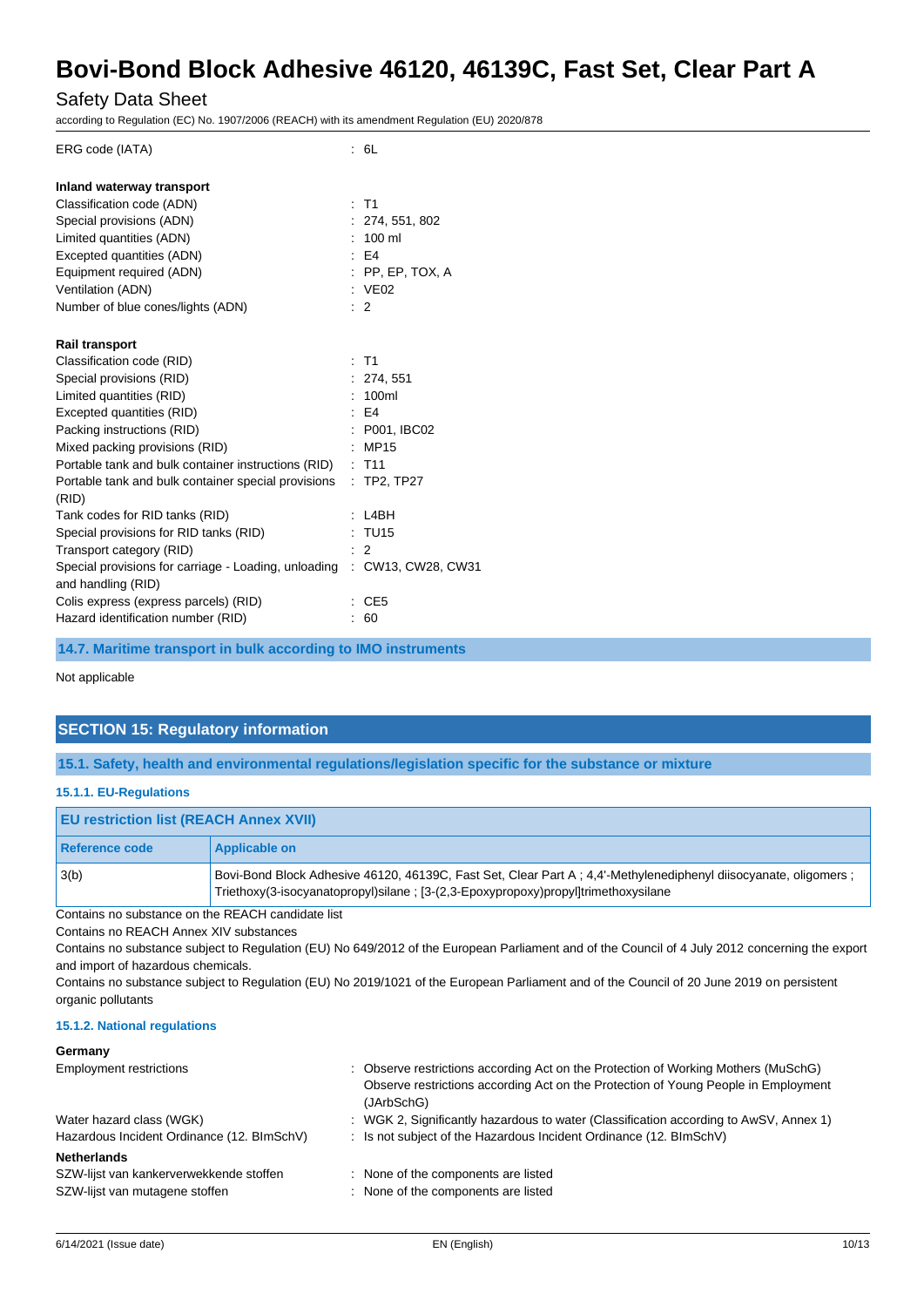### Safety Data Sheet

according to Regulation (EC) No. 1907/2006 (REACH) with its amendment Regulation (EU) 2020/878

| NIET-limitatieve lijst van voor de voortplanting<br>giftige stoffen - Borstvoeding   | : None of the components are listed                                                                                                                                                                                                                                                                                                    |
|--------------------------------------------------------------------------------------|----------------------------------------------------------------------------------------------------------------------------------------------------------------------------------------------------------------------------------------------------------------------------------------------------------------------------------------|
| NIET-limitatieve lijst van voor de voortplanting<br>giftige stoffen - Vruchtbaarheid | : None of the components are listed                                                                                                                                                                                                                                                                                                    |
| NIET-limitatieve lijst van voor de voortplanting<br>giftige stoffen – Ontwikkeling   | : None of the components are listed                                                                                                                                                                                                                                                                                                    |
| <b>Denmark</b>                                                                       |                                                                                                                                                                                                                                                                                                                                        |
| Danish National Regulations                                                          | : Young people below the age of 18 years are not allowed to use the product<br>Pregnant/breastfeeding women working with the product must not be in direct contact with<br>the product<br>The requirements from the Danish Working Environment Authorities regarding work with<br>carcinogens must be followed during use and disposal |

### **15.2. Chemical safety assessment**

No chemical safety assessment has been carried out

### **SECTION 16: Other information**

| <b>Abbreviations and acronyms</b> |                                                                                                 |  |
|-----------------------------------|-------------------------------------------------------------------------------------------------|--|
| <b>ADN</b>                        | European Agreement concerning the International Carriage of Dangerous Goods by Inland Waterways |  |
| <b>ADR</b>                        | European Agreement concerning the International Carriage of Dangerous Goods by Road             |  |
| ATE                               | <b>Acute Toxicity Estimate</b>                                                                  |  |
| <b>BCF</b>                        | <b>Bioconcentration factor</b>                                                                  |  |
| <b>BLV</b>                        | Biological limit value                                                                          |  |
| <b>BOD</b>                        | Biochemical oxygen demand (BOD)                                                                 |  |
| COD                               | Chemical oxygen demand (COD)                                                                    |  |
| <b>DMEL</b>                       | Derived Minimal Effect level                                                                    |  |
| <b>DNEL</b>                       | Derived-No Effect Level                                                                         |  |
| EC-No.                            | European Community number                                                                       |  |
| <b>EC50</b>                       | Median effective concentration                                                                  |  |
| EN                                | European Standard                                                                               |  |
| <b>IARC</b>                       | International Agency for Research on Cancer                                                     |  |
| <b>IATA</b>                       | International Air Transport Association                                                         |  |
| <b>IMDG</b>                       | International Maritime Dangerous Goods                                                          |  |
| <b>LC50</b>                       | Median lethal concentration                                                                     |  |
| LD50                              | Median lethal dose                                                                              |  |
| <b>LOAEL</b>                      | Lowest Observed Adverse Effect Level                                                            |  |
| <b>NOAEC</b>                      | No-Observed Adverse Effect Concentration                                                        |  |
| <b>NOAEL</b>                      | No-Observed Adverse Effect Level                                                                |  |
| <b>NOEC</b>                       | No-Observed Effect Concentration                                                                |  |
| <b>OECD</b>                       | Organisation for Economic Co-operation and Development                                          |  |
| <b>OEL</b>                        | Occupational Exposure Limit                                                                     |  |
| <b>PBT</b>                        | Persistent Bioaccumulative Toxic                                                                |  |
| <b>PNEC</b>                       | <b>Predicted No-Effect Concentration</b>                                                        |  |
| <b>RID</b>                        | Regulations concerning the International Carriage of Dangerous Goods by Rail                    |  |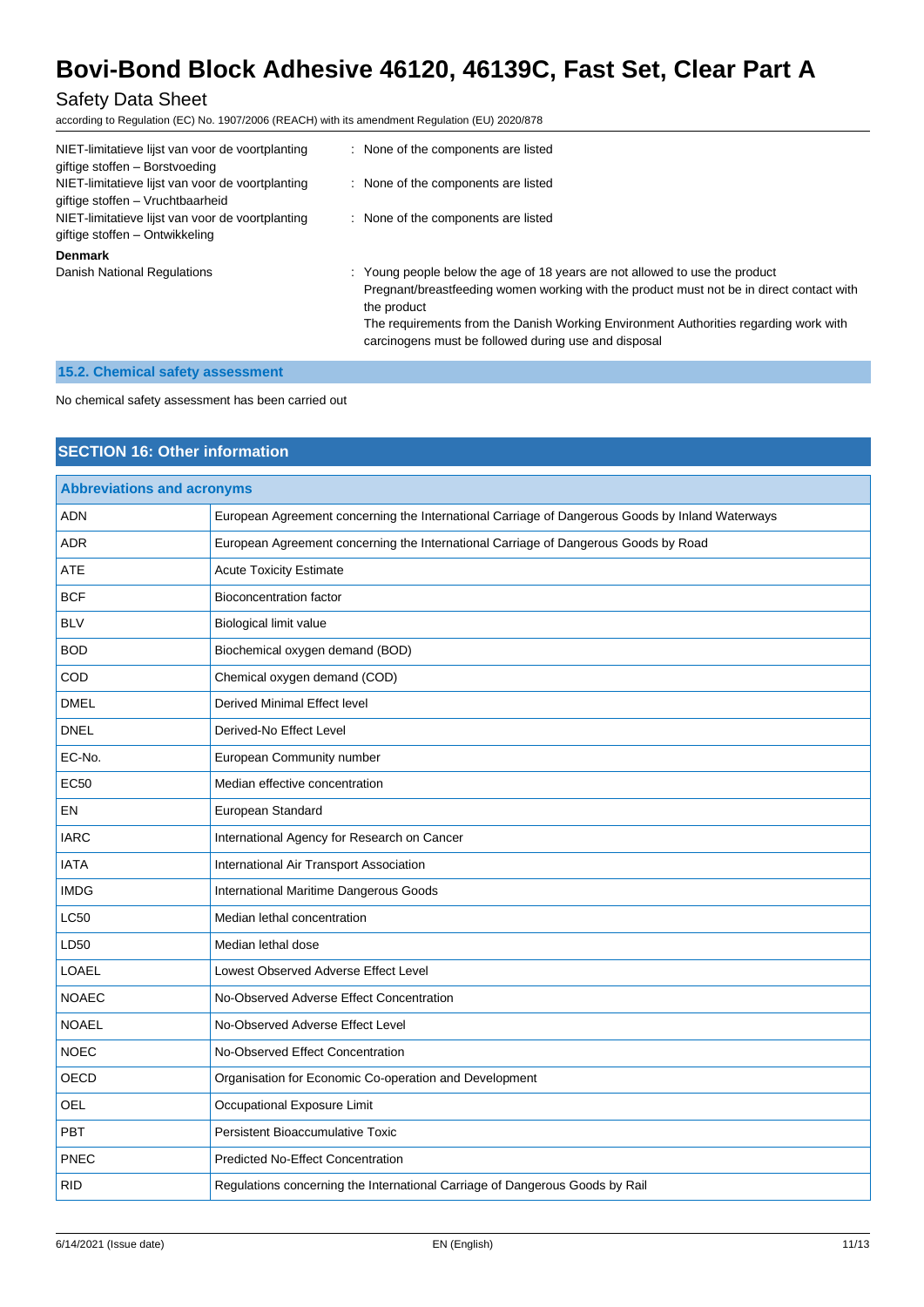# Safety Data Sheet

according to Regulation (EC) No. 1907/2006 (REACH) with its amendment Regulation (EU) 2020/878

| <b>Abbreviations and acronyms</b> |                                          |
|-----------------------------------|------------------------------------------|
| <b>SDS</b>                        | <b>Safety Data Sheet</b>                 |
| <b>STP</b>                        | Sewage treatment plant                   |
| <b>ThOD</b>                       | Theoretical oxygen demand (ThOD)         |
| <b>TLM</b>                        | Median Tolerance Limit                   |
| <b>VOC</b>                        | Volatile Organic Compounds               |
| CAS-No.                           | <b>Chemical Abstract Service number</b>  |
| N.O.S.                            | Not Otherwise Specified                  |
| vPvB                              | Very Persistent and Very Bioaccumulative |
| ED                                | Endocrine disrupting properties          |

| <b>Full text of H- and EUH-statements</b> |                                                                                            |
|-------------------------------------------|--------------------------------------------------------------------------------------------|
| Acute Tox. 1 (Inhalation)                 | Acute toxicity (inhal.), Category 1                                                        |
| Acute Tox. 4 (Dermal)                     | Acute toxicity (dermal), Category 4                                                        |
| Acute Tox. 4 (Inhalation)                 | Acute toxicity (inhal.), Category 4                                                        |
| Acute Tox. 4 (Oral)                       | Acute toxicity (oral), Category 4                                                          |
| Carc. 2                                   | Carcinogenicity, Category 2                                                                |
| Eye Dam. 1                                | Serious eye damage/eye irritation, Category 1                                              |
| Eye Irrit. 2                              | Serious eye damage/eye irritation, Category 2                                              |
| Resp. Sens. 1                             | Respiratory sensitisation, Category 1                                                      |
| Skin Corr. 1B                             | Skin corrosion/irritation, Category 1, Sub-Category 1B                                     |
| Skin Irrit, 2                             | Skin corrosion/irritation, Category 2                                                      |
| Skin Sens. 1                              | Skin sensitisation, Category 1                                                             |
| STOT RE <sub>2</sub>                      | Specific target organ toxicity - Repeated exposure, Category 2                             |
| STOT SE 3                                 | Specific target organ toxicity - Single exposure, Category 3, Respiratory tract irritation |
| H302                                      | Harmful if swallowed.                                                                      |
| H312                                      | Harmful in contact with skin.                                                              |
| H314                                      | Causes severe skin burns and eye damage.                                                   |
| H315                                      | Causes skin irritation.                                                                    |
| H317                                      | May cause an allergic skin reaction.                                                       |
| H318                                      | Causes serious eye damage.                                                                 |
| H319                                      | Causes serious eye irritation.                                                             |
| H330                                      | Fatal if inhaled.                                                                          |
| H332                                      | Harmful if inhaled.                                                                        |
| H334                                      | May cause allergy or asthma symptoms or breathing difficulties if inhaled.                 |
| H335                                      | May cause respiratory irritation.                                                          |
| H351                                      | Suspected of causing cancer.                                                               |
| H373                                      | May cause damage to organs through prolonged or repeated exposure.                         |